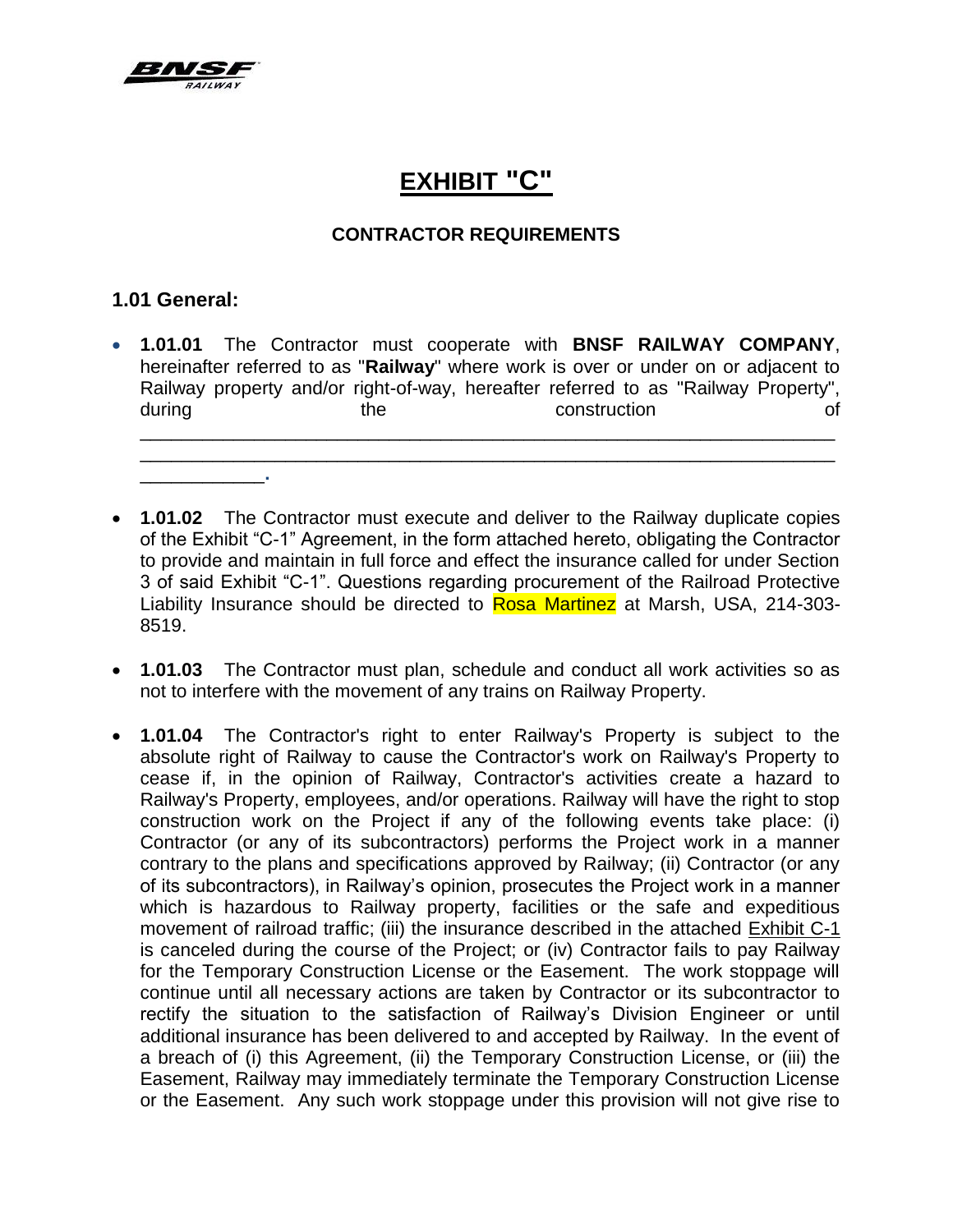

any liability on the part of Railway. Railway's right to stop the work is in addition to any other rights Railway may have including, but not limited to, actions or suits for damages or lost profits. In the event that Railway desires to stop construction work on the Project, Railway agrees to immediately notify the following individual in writing:

> \_\_\_\_\_\_\_\_\_\_\_\_\_\_\_\_\_\_\_\_\_\_\_ \_\_\_\_\_\_\_\_\_\_\_\_\_\_\_\_\_\_\_\_\_\_\_ \_\_\_\_\_\_\_\_\_\_\_\_\_\_\_\_\_\_\_\_\_\_\_ \_\_\_\_\_\_\_\_\_\_\_\_\_\_\_\_\_\_\_\_\_\_\_

- **1.01.05** The Contractor is responsible for determining and complying with all Federal, State and Local Governmental laws and regulations, including, but not limited to environmental laws and regulations (including but not limited to the Resource Conservation and Recovery Act, as amended; the Clean Water Act, the Oil Pollution Act, the Hazardous Materials Transportation Act, CERCLA), and health and safety laws and regulations. The Contractor hereby indemnifies, defends and holds harmless Railway for, from and against all fines or penalties imposed or assessed by Federal, State and Local Governmental Agencies against the Railway which arise out of Contractor's work under this Agreement.
- **1.01.06** The Contractor must notify **(Agency)** at and Railway's Manager Public Projects, telephone number () at least thirty (30) calendar days before commencing any work on Railway Property. Contractor's notification to Railway must refer to Railway's file
- **1.01.07** For any bridge demolition and/or falsework above any tracks or any excavations located with any part of the excavations located within, whichever is greater, twenty-five (25) feet of the nearest track or intersecting a slope from the plane of the top of rail on a 2 horizontal to 1 vertical slope beginning at eleven (11) feet from centerline of the nearest track, both measured perpendicular to center line of track, the Contractor must furnish the Railway five sets of working drawings showing details of construction affecting Railway Property and tracks. The working drawing must include the proposed method of installation and removal of falsework, shoring or cribbing, not included in the contract plans and two sets of structural calculations of any falsework, shoring or cribbing. For all excavation and shoring submittal plans, the current "BNSF-UPRR Guidelines for Temporary Shoring" must be used for determining the design loading conditions to be used in shoring design, and all calculations and submittals must be in accordance with the current "BNSF-UPRR Guidelines for Temporary Shoring". All submittal drawings and calculations must be stamped by a registered professional engineer licensed to practice in the state the project is located. All calculations must take into consideration railway surcharge loading and must be designed to meet American Railway Engineering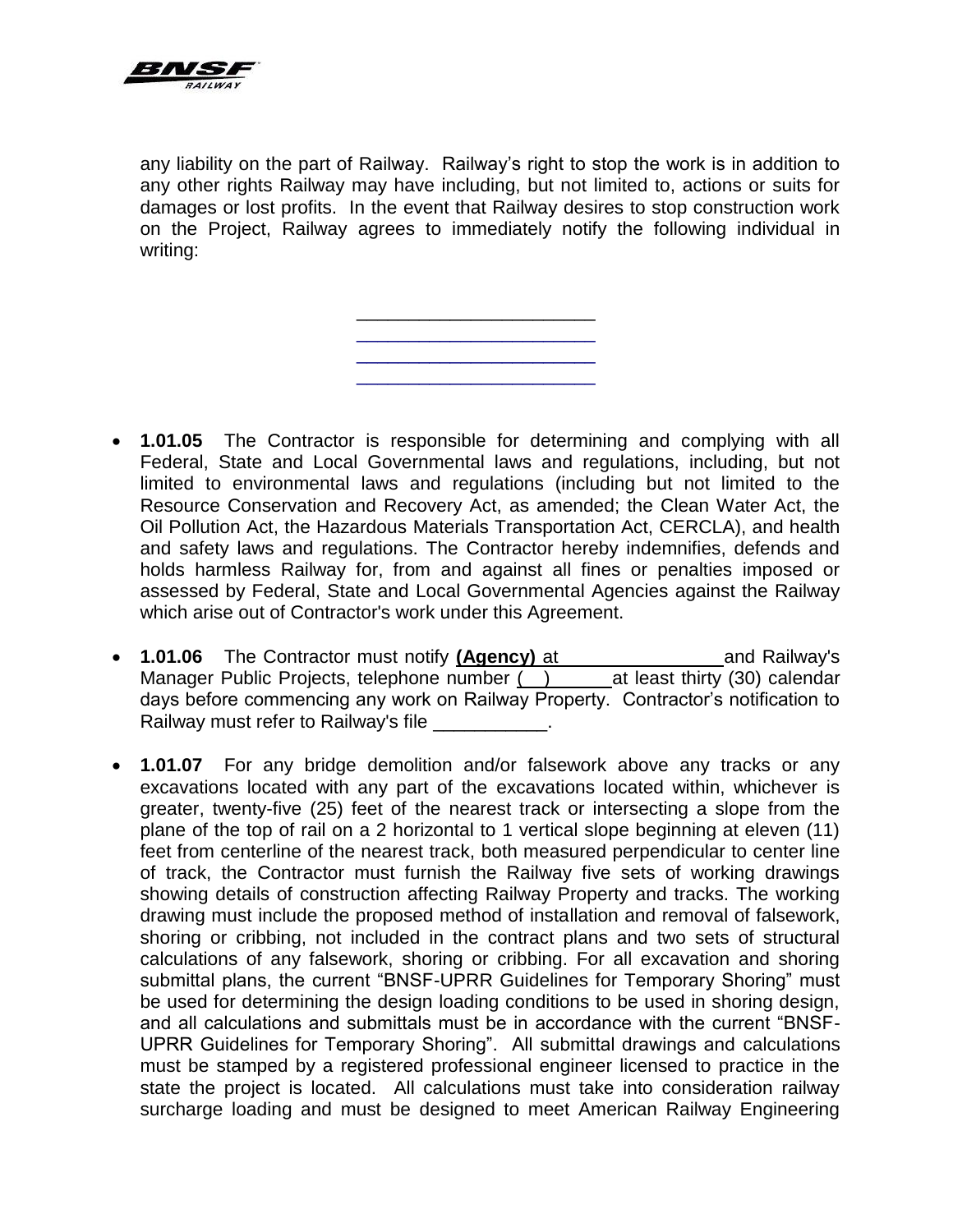

and Maintenance-of-Way Association (previously known as American Railway Engineering Association) Coopers E-80 live loading standard. All drawings and calculations must be stamped by a registered professional engineer licensed to practice in the state the project is located. The Contractor must not begin work until notified by the Railway that plans have been approved. The Contractor will be required to use lifting devices such as, cranes and/or winches to place or to remove any falsework over Railway's tracks. In no case will the Contractor be relieved of responsibility for results obtained by the implementation of said approved plans.

 **1.01.08** Subject to the movement of Railway's trains, Railway will cooperate with the Contractor such that the work may be handled and performed in an efficient manner. The Contractor will have no claim whatsoever for any type of damages or for extra or additional compensation in the event his work is delayed by the Railway.

#### **1.02 Contractor Safety Orientation**

 **1.02.01 No employee of the Contractor, its subcontractors, agents or invitees may enter Railway Property without first having completed Railway's Engineering Contractor Safety Orientation, found on the web site [www.bnsfcontractor.com.](http://www.bnsfcontractor.com/) The Contractor must ensure that each of its employees, subcontractors, agents or invitees completes Railway's Engineering Contractor Safety Orientation through internet sessions before any work is performed on the Project. Additionally, the Contractor must ensure that each and every one of its employees, subcontractors, agents or invitees possesses a card certifying completion of the Railway Contractor Safety Orientation before entering Railway Property. The Contractor is responsible for the cost of the Railway Contractor Safety Orientation. The Contractor must renew the Railway Contractor Safety Orientation annually. Further clarification can be found on the web site or from the Railway's Representative.** 

#### **1.03 Railway Requirements**

- **1.03.01** The Contractor must take protective measures as are necessary to keep railway facilities, including track ballast, free of sand, debris, and other foreign objects and materials resulting from his operations. Any damage to railway facilities resulting from Contractor's operations will be repaired or replaced by Railway and the cost of such repairs or replacement must be paid for by the Agency.
- **1.03.02** The Contractor must notify the Railway's Division Engineer \_\_\_ at (\_\_\_\_\_)\_\_\_\_\_\_\_\_\_\_\_\_\_\_\_\_\_\_\_\_\_\_\_\_\_\_ and provide blasting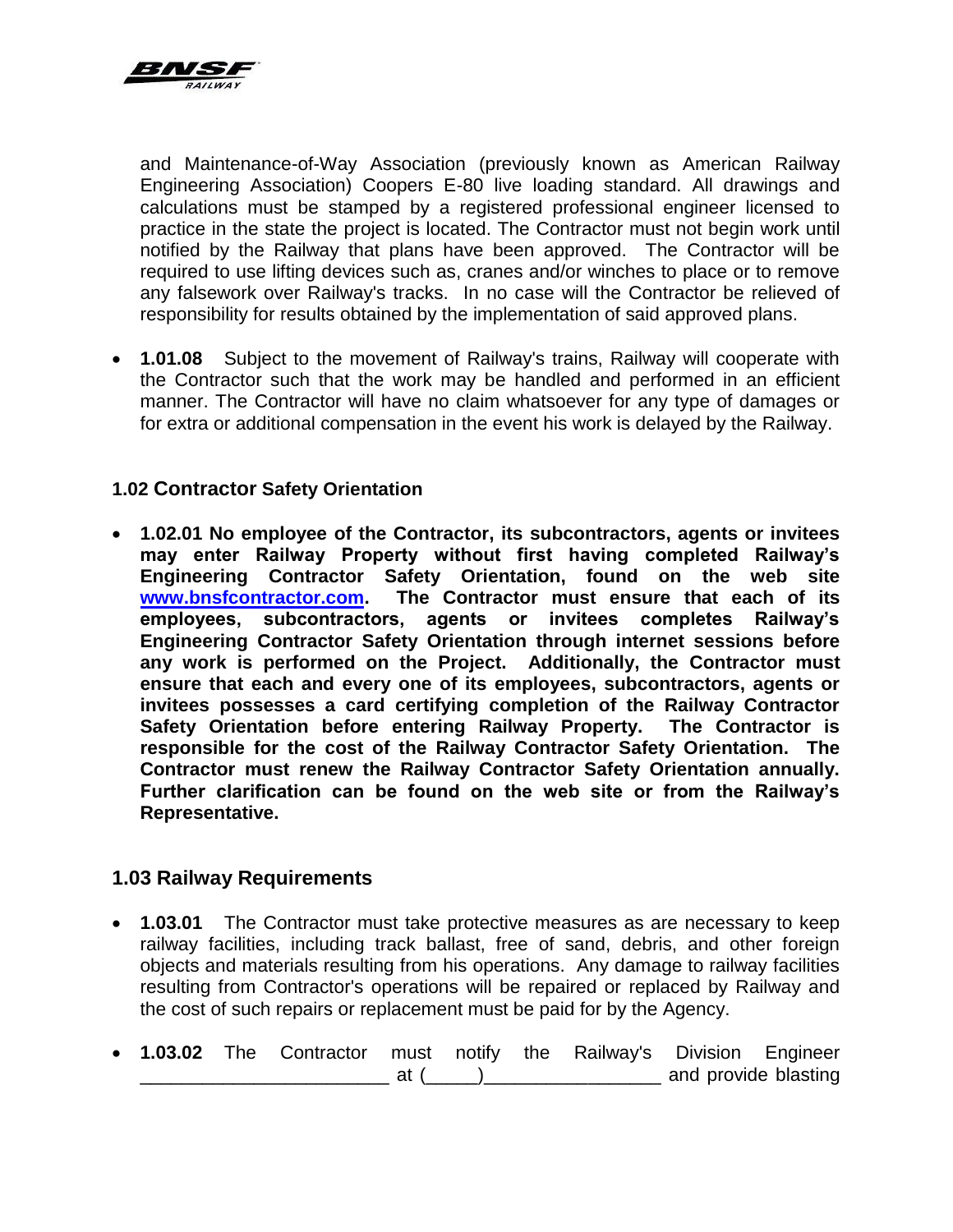

plans to the Railway for review seven (7) calendar days prior to conducting any blasting operations adjacent to or on Railway's Property.

- **1.03.03** The Contractor must abide by the following temporary clearances during construction:
	- 15'-0" Horizontally from centerline of nearest track
	- 21'-6" Vertically above top of rail
	- **27'-0"** Vertically above top of rail for electric wires carrying less than 750 volts
	- 28'-0" Vertically above top of rail for electric wires carrying 750 volts to 15,000 volts
	- 30'-0" Vertically above top of rail for electric wires carrying 15,000 volts to 20,000 volts
	- **34'-0"** Vertically above top of rail for electric wires carrying more than 20,000 volts
- **1.03.04** Upon completion of construction, the following clearances shall be maintained:
	- 25' Horizontally from centerline of nearest track<br>■ 23' 6" Vertically above top of rail
	- Vertically above top of rail
- **1.03.05** Any infringement within State statutory clearances due to the Contractor's operations must be submitted to the Railway and to the **(Agency)** and must not be undertaken until approved in writing by the Railway, and until the **(Agency)** has obtained any necessary authorization from the State Regulatory Authority for the infringement. No extra compensation will be allowed in the event the Contractor's work is delayed pending Railway approval, and/or the State Regulatory Authority's approval.
- **1.03.06** In the case of impaired vertical clearance above top of rail, Railway will have the option of installing tell-tales or other protective devices Railway deems necessary for protection of Railway operations. The cost of tell-tales or protective devices will be borne by the Agency.
- **1.03.07** The details of construction affecting the Railway's Property and tracks not included in the contract plans must be submitted to the Railway by **(Agency)** for approval before work is undertaken and this work must not be undertaken until approved by the Railway.
- **1.03.08** At other than public road crossings, the Contractor must not move any equipment or materials across Railway's tracks until permission has been obtained from the Railway. The Contractor must obtain a "Temporary Construction Crossing Agreement" from the Railway prior to moving his equipment or materials across the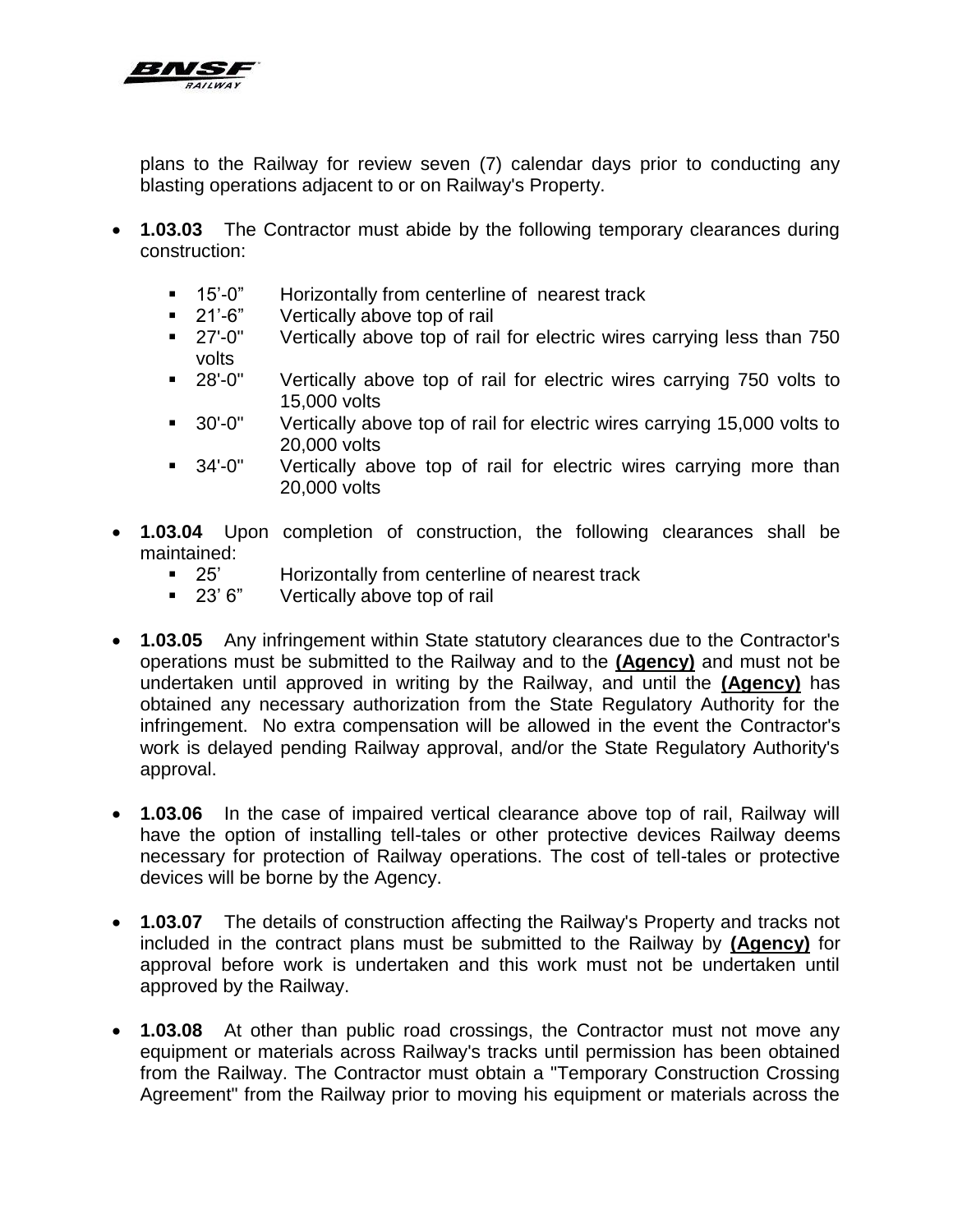

Railways tracks. The temporary crossing must be gated and locked at all times when not required for use by the Contractor. The temporary crossing for use of the Contractor will be constructed and, at the completion of the project, removed at the expense of the Contractor.

- **1.03.09** Discharge, release or spill on the Railway Property of any hazardous substances, oil, petroleum, constituents, pollutants, contaminants, or any hazardous waste is prohibited and Contractor must immediately notify the Railway's Resource Operations Center at 1(800) 832-5452, of any discharge, release or spills in excess of a reportable quantity. Contractor must not allow Railway Property to become a treatment, storage or transfer facility as those terms are defined in the Resource Conservation and Recovery Act or any state analogue.
- **1.03.10** The Contractor upon completion of the work covered by this contract, must promptly remove from the Railway's Property all of Contractor's tools, equipment, implements and other materials, whether brought upon said property by said Contractor or any Subcontractor, employee or agent of Contractor or of any Subcontractor, and must cause Railway's Property to be left in a condition acceptable to the Railway's representative.

# **1.04 Contractor Roadway Worker on Track Safety Program and Safety Action Plan:**

- **1.04.01** Each Contractor that will perform work within 25 feet of the centerline of a track must develop and implement a Roadway Worker Protection/On Track Safety Program and work with Railway Project Representative to develop an on track safety strategy as described in the guidelines listed in the on track safety portion of the Safety Orientation. This Program must provide Roadway Worker protection/on track training for all employees of the Contractor, its subcontractors, agents or invitees. This training is reinforced at the job site through job safety briefings. Additionally, each Contractor must develop and implement the Safety Action Plan, as provided for on the web site **[www.bnsfcontractor.com](http://www.bnsfcontractor.com/)**, which will be made available to Railway prior to commencement of any work on Railway Property. During the performance of work, the Contractor must audit its work activities. The Contractor must designate an on-site Project Supervisor who will serve as the contact person for the Railway and who will maintain a copy of the Safety Action Plan, safety audits, and Material Safety Datasheets (MSDS), at the job site.
- **1.04.02** Contractor shall have a background investigation performed on all of its employees, subcontractors and agents who will be performing any services for Railroad under this Agreement which are determined by Railroad in its sole discretion **a)** to be on Railroad's property, or **b)** that require access to Railroad Critical Infrastructure, Railroad Critical Information Systems, Railroad's Employees,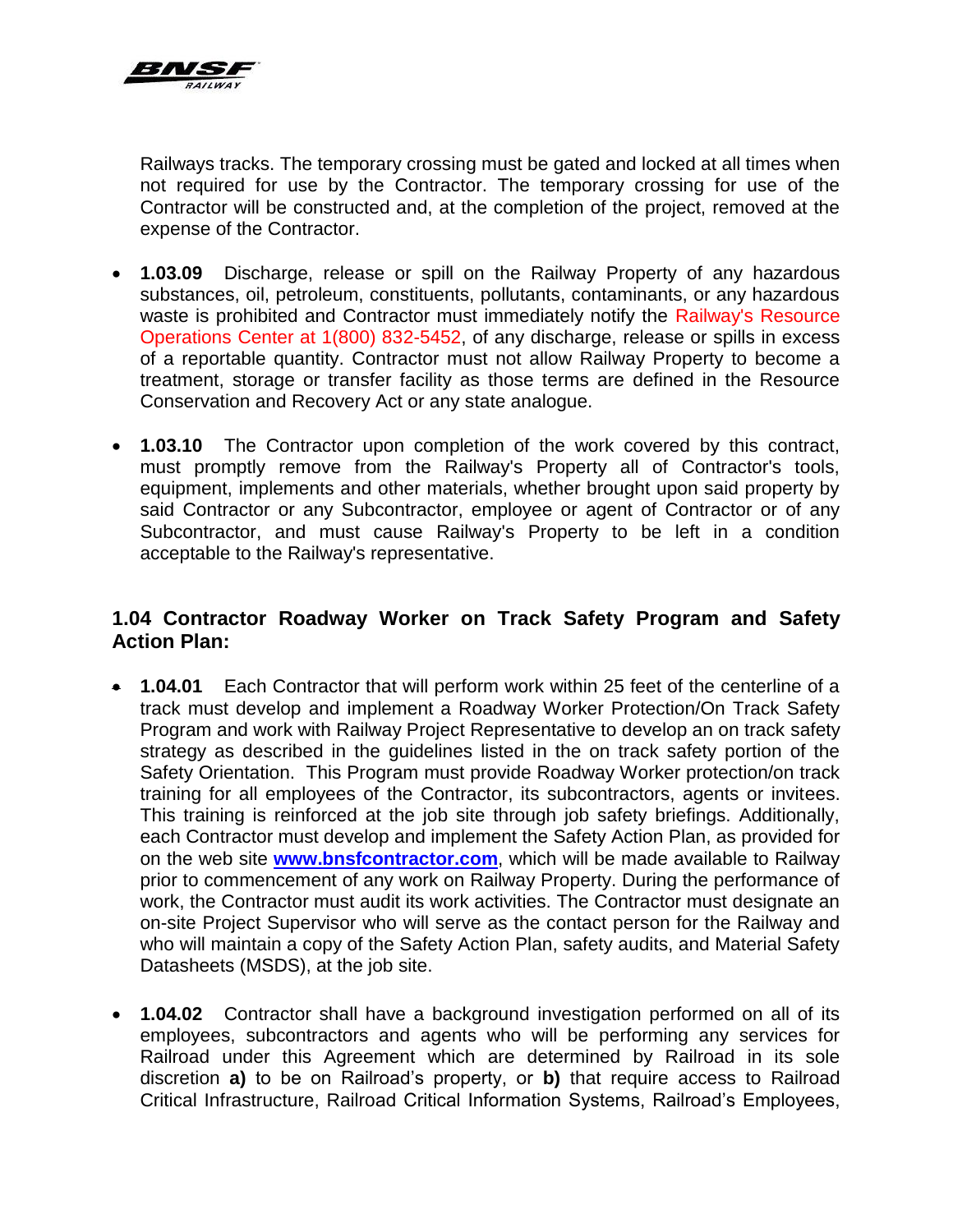

Hazardous Materials on Railroad's property or is being transported by or otherwise in the custody of Railroad, or Freight in Transit involving Railroad.

The required background screening shall at a minimum meet the rail industry background screening criteria defined by the e-RAILSAFE Program as outlined at [http://www.eVerifile.com,](http://www.everifile.com/) in addition to any other applicable regulatory requirements.

Contractor shall obtain written consent from all its employees, subcontractors or agents screened in compliance with the e-RAILSAFE Program to participate in the Program on their behalf and to release completed background information to Railroad's designee. Contractor shall be subject to periodic audit to ensure compliance.

Contractor subject to the e-RAILSAFE Program hereunder shall not permit any of its employees, subcontractors or agents to perform services hereunder who are not first approved under e-RAILSAFE Program standards. Railroad shall have the right to deny entry onto its premises or access as described in this section above to any of Contractor's employees, subcontractors or agents who do not display the authorized identification badge issued by a background screening service meeting the standards set forth in the e-RAILSAFE Program, or who in Railroad's opinion, which may not be unreasonable, may pose a threat to the safety or security of Railroad's operations, assets or personnel.

Contractors shall be responsible for ensuring that its employees, subcontractors and agents are United States citizens or legally working in the United States under a lawful and appropriate work VISA or other work authorization.

#### **1.05 Railway Flagger Services:**

- **1.05.01** The Contractor must give Railway's **Roadmaster (telephone** a minimum of thirty (30) calendar days advance notice when flagging services will be required so that the Roadmaster can make appropriate arrangements (i.e., bulletin the flagger's position). If flagging services are scheduled in advance by the Contractor and it is subsequently determined by the parties hereto that such services are no longer necessary, the Contractor must give the Roadmaster five (5) working days advance notice so that appropriate arrangements can be made to abolish the position pursuant to union requirements.
- **1.05.02** Unless determined otherwise by Railway's Project Representative, Railway flagger will be required and furnished when Contractor's work activities are located over, under and/or within twenty-five (25) feet measured horizontally from centerline of the nearest track and when cranes or similar equipment positioned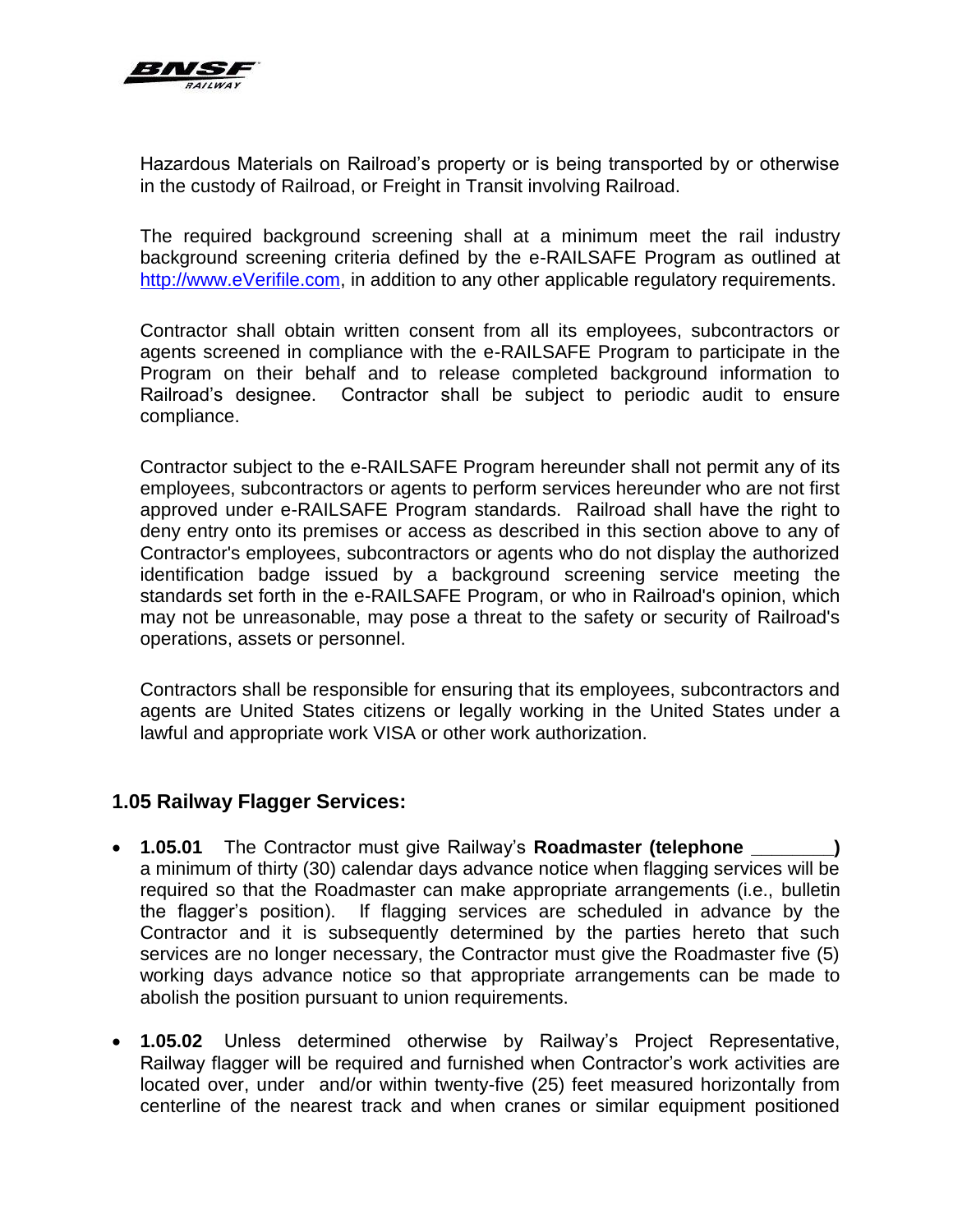

beyond 25-feet from the track centerline could foul the track in the event of tip over or other catastrophic occurrence, but not limited thereto for the following conditions:

- **1.05.02a** When, upon inspection by Railway's Representative, other conditions warrant.
- **1.05.02b** When any excavation is performed below the bottom of tie elevation, if, in the opinion of Railway's representative, track or other Railway facilities may be subject to movement or settlement.
- **1.05.02c** When work in any way interferes with the safe operation of trains at timetable speeds.
- **1.05.02d** When any hazard is presented to Railway track, communications, signal, electrical, or other facilities either due to persons, material, equipment or blasting in the vicinity.
- **1.05.02e** Special permission must be obtained from the Railway before moving heavy or cumbersome objects or equipment which might result in making the track impassable.
- **1.05.03** Flagging services will be performed by qualified Railway flaggers.
	- **1.05.03a** Flagging crew generally consists of one employee. However, additional personnel may be required to protect Railway Property and operations, if deemed necessary by the Railways Representative.
	- **1.05.03b** Each time a flagger is called, the minimum period for billing will be the eight (8) hour basic day.
	- **1.05.03c** The cost of flagger services provided by the Railway will be borne by **(Agency)**. The estimated cost for one (1) flagger is approximately between \$800.00-\$1,600.00 for an eight (8) hour basic day with time and one-half or double time for overtime, rest days and holidays. The estimated cost for each flagger includes vacation allowance, paid holidays, Railway and unemployment insurance, public liability and property damage insurance, health and welfare benefits, vehicle, transportation, meals, lodging, radio, equipment, supervision and other costs incidental to performing flagging services. Negotiations for Railway labor or collective bargaining agreements and rate changes authorized by appropriate Federal authorities may increase actual or estimated flagging rates. **THE FLAGGING RATE IN EFFECT AT THE TIME OF PERFORMANCE BY THE CONTRACTOR HEREUNDER WILL BE USED TO CALCULATE THE ACTUAL COSTS OF**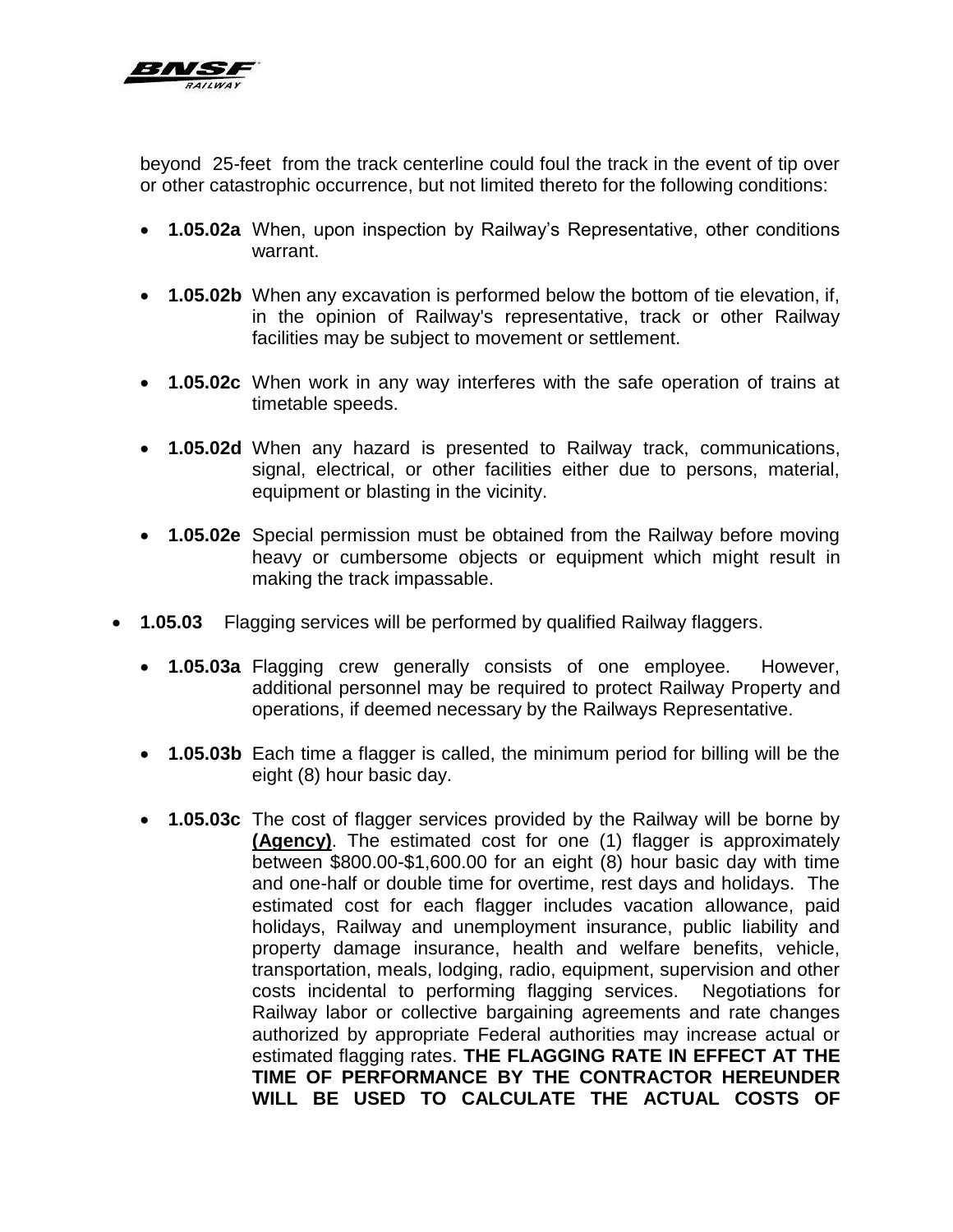

#### **FLAGGING PURSUANT TO THIS PARAGRAPH.**

 **1.05.03d** The average train traffic on this route is \_\_\_\_\_\_ freight trains per 24-hour period at a timetable speed \_\_\_\_\_\_ MPH and \_ passenger trains at a timetable speed of \_\_\_\_\_\_ MPH.

#### **1.06 Contractor General Safety Requirements**

- **1.06.01** Work in the proximity of railway track(s) is potentially hazardous where movement of trains and equipment can occur at any time and in any direction. All work performed by contractors within 25 feet of any track must be in compliance with FRA Roadway Worker Protection Regulations.
- **1.06.02** Before beginning any task on Railway Property, a thorough job safety briefing must be conducted with all personnel involved with the task and repeated when the personnel or task changes. If the task is within 25 feet of any track, the job briefing must include the Railway's flagger, as applicable, and include the procedures the Contractor will use to protect its employees, subcontractors, agents or invitees from moving any equipment adjacent to or across any Railway track(s).
- **1.06.03** Workers must not work within 25 feet of the centerline of any track without an on track safety strategy approved by the Railway's Project Representative. When authority is provided, every contractor employee must know: (1) who the Railway flagger is, and how to contact the flagger, (2) limits of the authority, (3) the method of communication to stop and resume work, and (4) location of the designated places of safety. Persons or equipment entering flag/work limits that were not previously job briefed, must notify the flagger immediately, and be given a job briefing when working within 25 feet of the center line of track.
- **1.06.04** When Contractor employees are required to work on the Railway Property after normal working hours or on weekends, the Railway's representative in charge of the project must be notified. A minimum of two employees must be present at all times.
- **1.06.05** Any employees, agents or invitees of Contractor or its subcontractors under suspicion of being under the influence of drugs or alcohol, or in the possession of same, will be removed from the Railway's Property and subsequently released to the custody of a representative of Contractor management. Future access to the Railway's Property by that employee will be denied.
- **1.06.06** Any damage to Railway Property, or any hazard noticed on passing trains must be reported immediately to the Railway's representative in charge of the project. Any vehicle or machine which may come in contact with track, signal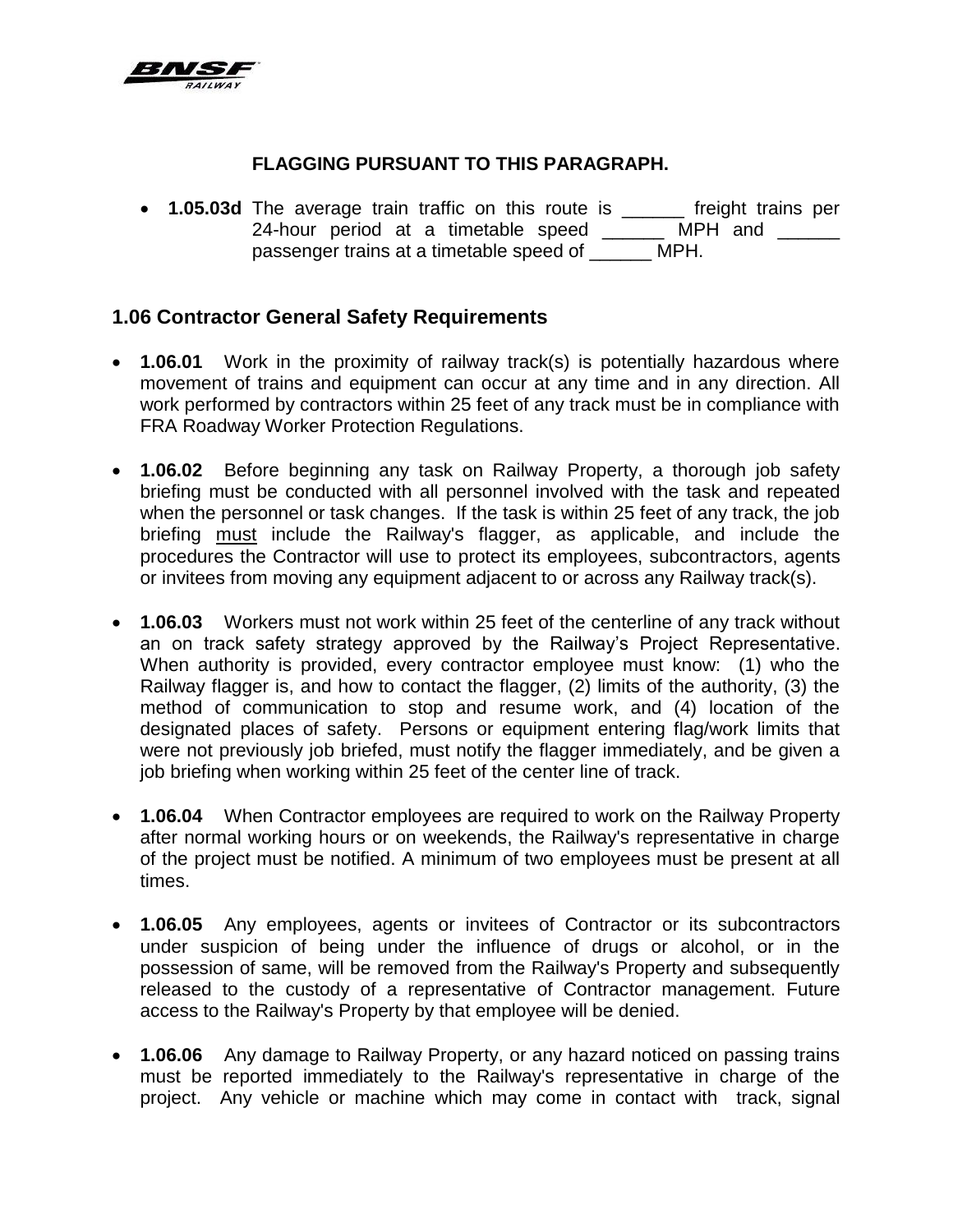

equipment, or structure (bridge) and could result in a train derailment must be reported immediately to the Railway representative in charge of the project and to the Railway's Resource Operations Center at 1(800) 832-5452. Local emergency numbers are to be obtained from the Railway representative in charge of the project prior to the start of any work and must be posted at the job site.

- **1.06.07** For safety reasons, all persons are prohibited from having pocket knives, firearms or other deadly weapons in their possession while working on Railway's Property.
- **1.06.08** All personnel protective equipment (PPE) used on Railway Property must meet applicable OSHA and ANSI specifications. Current Railway personnel protective equipment requirements are listed on the web site, **[www.bnsfcontractor.com,](http://www.bnsfcontractor.com/)** however, a partial list of the requirements include: a) safety glasses with permanently affixed side shields (no yellow lenses); b) hard hats; c) safety shoe with: hardened toes, above-the-ankle lace-up and a defined heel; and d) high visibility retro-reflective work wear. The Railway's representative in charge of the project is to be contacted regarding local specifications for meeting requirements relating to hi-visibility work wear. Hearing protection, fall protection, gloves, and respirators must be worn as required by State and Federal regulations. **(NOTE – Should there be a discrepancy between the information contained on the web site and the information in this paragraph, the web site will govern.)**
- **1.06.09 THE CONTRACTOR MUST NOT PILE OR STORE ANY MATERIALS, MACHINERY OR EQUIPMENT CLOSER THAN 25'-0" TO THE CENTER LINE OF THE NEAREST RAILWAY TRACK. MATERIALS, MACHINERY OR EQUIPMENT MUST NOT BE STORED OR LEFT WITHIN 250 FEET OF ANY HIGHWAY/RAIL AT-GRADE CROSSINGS OR TEMPORARY CONSTRUCTION CROSSING, WHERE STORAGE OF THE SAME WILL OBSTRUCT THE VIEW OF A TRAIN APPROACHING THE CROSSING. PRIOR TO BEGINNING WORK, THE CONTRACTOR MUST ESTABLISH A STORAGE AREA WITH CONCURRENCE OF THE RAILWAY'S REPRESENTATIVE.**
- **1.06.10** Machines or vehicles must not be left unattended with the engine running. Parked machines or equipment must be in gear with brakes set and if equipped with blade, pan or bucket, they must be lowered to the ground. All machinery and equipment left unattended on Railway's Property must be left inoperable and secured against movement. (See internet Engineering Contractor Safety Orientation program for more detailed specifications)
- **1.06.11** Workers must not create and leave any conditions at the work site that would interfere with water drainage. Any work performed over water must meet all Federal, State and Local regulations.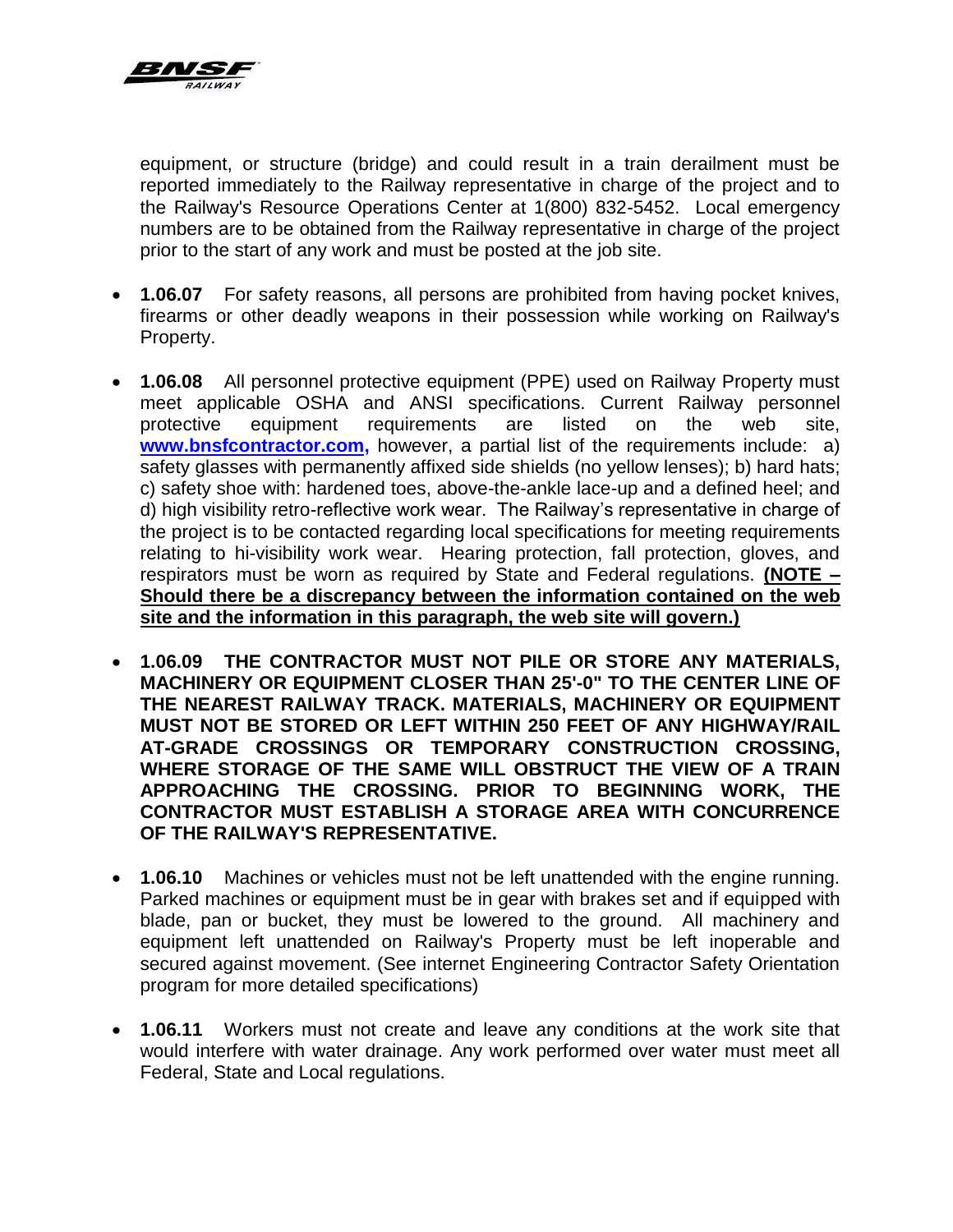

 **1.06.12** All power line wires must be considered dangerous and of high voltage unless informed to the contrary by proper authority. For all power lines the minimum clearance between the lines and any part of the equipment or load must be; 200 KV or below - 15 feet; 200 to 350 KV - 20 feet; 350 to 500 KV - 25 feet; 500 to 750 KV - 35 feet; and 750 to 1000 KV - 45 feet. If capacity of the line is not known, a minimum clearance of 45 feet must be maintained. A person must be designated to observe clearance of the equipment and give a timely warning for all operations where it is difficult for an operator to maintain the desired clearance by visual means.

# **1.07 Excavation:**

- **1.07.01** Before excavating, the Contractor must determine whether any underground pipe lines, electric wires, or cables, including fiber optic cable systems are present and located within the Project work area. The Contractor must determine whether excavation on Railway's Property could cause damage to buried cables resulting in delay to Railway traffic and disruption of service to users. Delays and disruptions to service may cause business interruptions involving loss of revenue and profits. Before commencing excavation, the Contractor must contact **BNSF's Field Engineering Representative (Castelling 2015).** All underground and overhead wires will be considered HIGH VOLTAGE and dangerous until verified with the company having ownership of the line. **It is the Contractor's responsibility to notify any other companies that have underground utilities in the area and arrange for the location of all underground utilities before excavating.**
- **1.07.02** The Contractor must cease all work and notify the Railway immediately before continuing excavation in the area if obstructions are encountered which do not appear on drawings. If the obstruction is a utility and the owner of the utility can be identified, then the Contractor must also notify the owner immediately. If there is any doubt about the location of underground cables or lines of any kind, no work must be performed until the exact location has been determined. There will be no exceptions to these instructions.
- **1.07.03** All excavations must be conducted in compliance with applicable OSHA regulations and, regardless of depth, must be shored where there is any danger to tracks, structures or personnel.
- **1.07.04** Any excavations, holes or trenches on the Railway's Property must be covered, guarded and**/**or protected when not being worked on. When leaving work site areas at night and over weekends, the areas must be secured and left in a condition that will ensure that Railway employees and other personnel who may be working or passing through the area are protected from all hazards. All excavations must be back filled as soon as possible.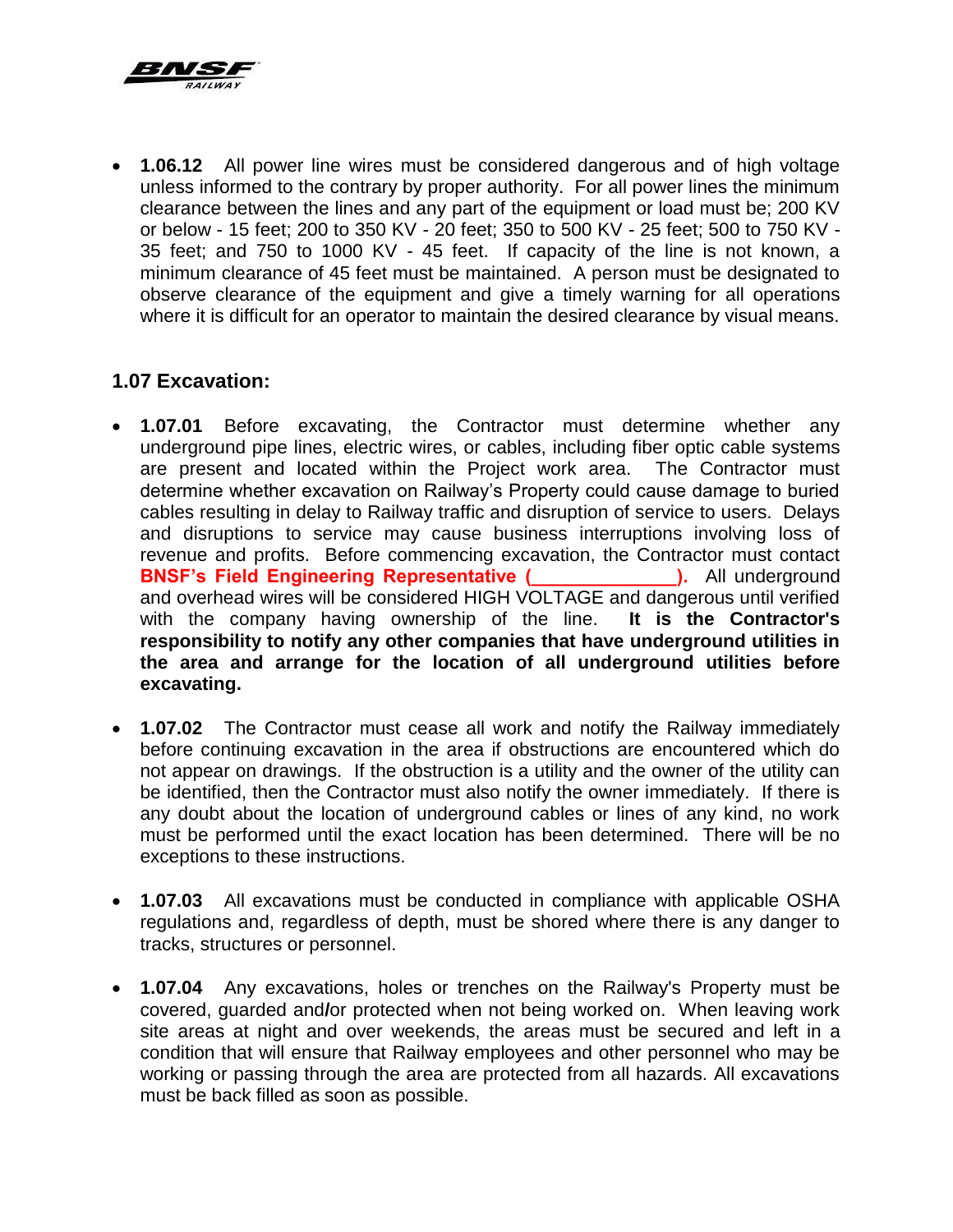

# **1.08 Hazardous Waste, Substances and Material Reporting:**

 **1.08.01** If Contractor discovers any hazardous waste, hazardous substance, petroleum or other deleterious material, including but not limited to any non-containerized commodity or material, on or adjacent to Railway's Property, in or near any surface water, swamp, wetlands or waterways, while performing any work under this Agreement, Contractor must immediately: (a) notify the Railway's Resource Operations Center at 1(800) 832-5452, of such discovery: (b) take safeguards necessary to protect its employees, subcontractors, agents and/or third parties: and (c) exercise due care with respect to the release, including the taking of any appropriate measure to minimize the impact of such release.

# **1.09 Personal Injury Reporting**

 **1.09.01** The Railway is required to report certain injuries as a part of compliance with Federal Railroad Administration (FRA) reporting requirements. Any personal injury sustained by an employee of the Contractor, subcontractor or Contractor's invitees while on the Railway's Property must be reported immediately (by phone mail if unable to contact in person) to the Railway's representative in charge of the project. The Non-Employee Personal Injury Data Collection Form contained herein is to be completed and sent by Fax to the Railway at 1(817) 352-7595 and to the Railway's Project Representative no later than the close of shift on the date of the injury.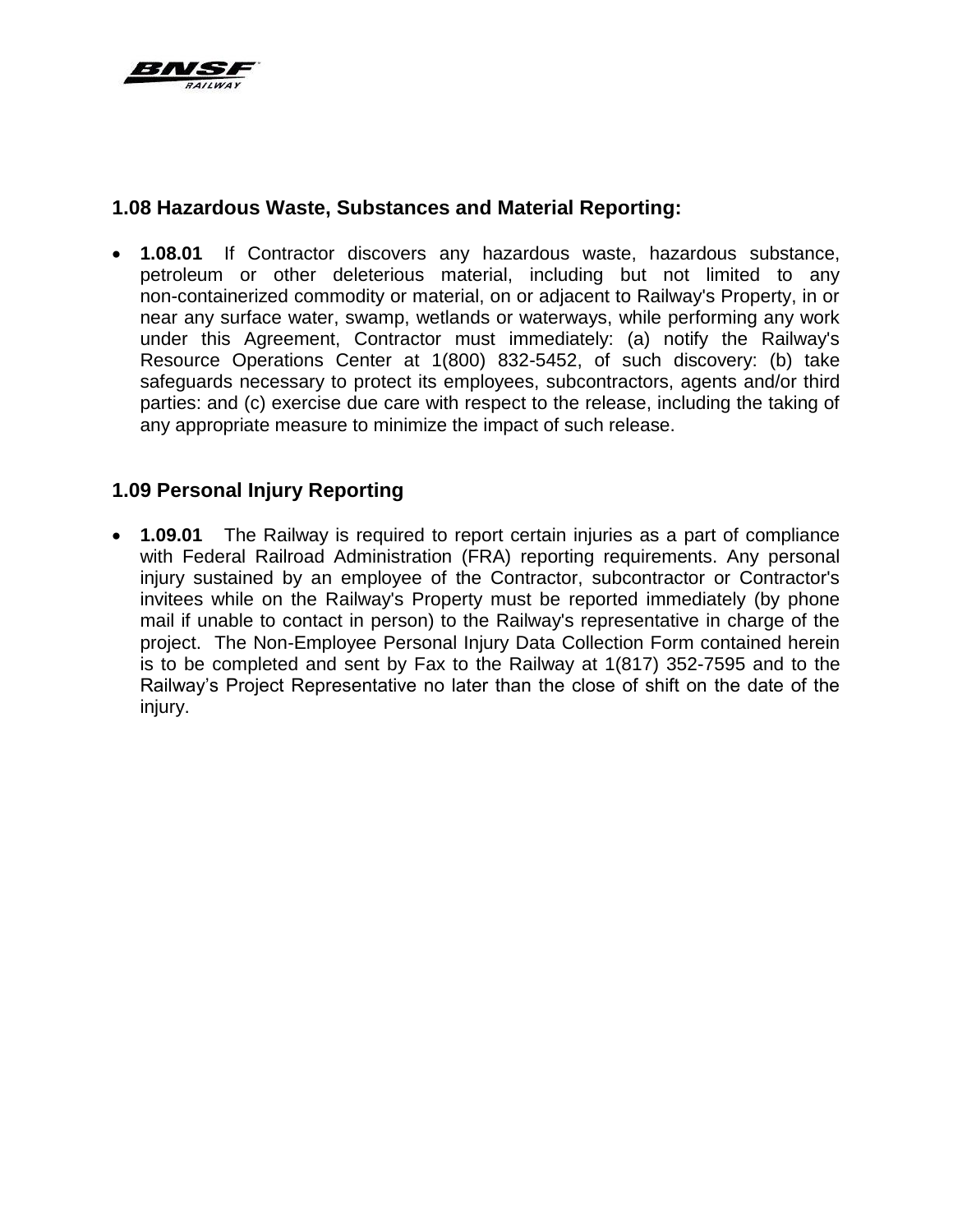



# **NON-EMPLOYEE PERSONAL INJURY DATA COLLECTION**

(If injuries are in connection with rail equipment accident/incident, highway rail grade crossing accident or automobile accident, ensure that appropriate information is obtained, forms completed and that data entry personnel are aware that injuries relate to that specific event.)

Injured Person Type:

| Passenger on train (C)                                                                                                      | Non-employee (N)<br>(i.e., emp of another railroad, or, non-BNSF emp involved in vehicle accident, including<br>company vehicles) |
|-----------------------------------------------------------------------------------------------------------------------------|-----------------------------------------------------------------------------------------------------------------------------------|
| Contractor/safety sensitive (F)                                                                                             | Contractor/non-safety sensitive (G)                                                                                               |
| Volunteer/safety sensitive (H)                                                                                              | Volunteer/other non-safety sensitive (I)                                                                                          |
| go around or through gates                                                                                                  | Non-trespasser (D) - to include highway users involved in highway rail grade crossing accidents who did not                       |
| around or through gates                                                                                                     | Trespasser   (E) - to include highway users involved in highway rail grade crossing accidents who went                            |
| Non-trespasser (J) - Off railroad property                                                                                  |                                                                                                                                   |
| If train involved. Train ID:                                                                                                |                                                                                                                                   |
| Transmit attached information to Accident/Incident Reporting Center by:<br>Fax 1-817-352-7595<br>or by Phone 1-800-697-6736 | or email to: Accident-Reporting.Center@BNSF.com                                                                                   |
| Officer Providing Information:                                                                                              |                                                                                                                                   |
| (Name)                                                                                                                      | (Employee No.)<br>(Phone $#$ )                                                                                                    |
|                                                                                                                             | REPORT PREPARED TO COMPLY WITH FEDERAL ACCIDENT REPORTING REQUIREMENTS AND PROTECTED FROM                                         |

**DISCLOSURE PURSUANT TO 49 U.S.C. 20903 AND 83 U.S.C. 490**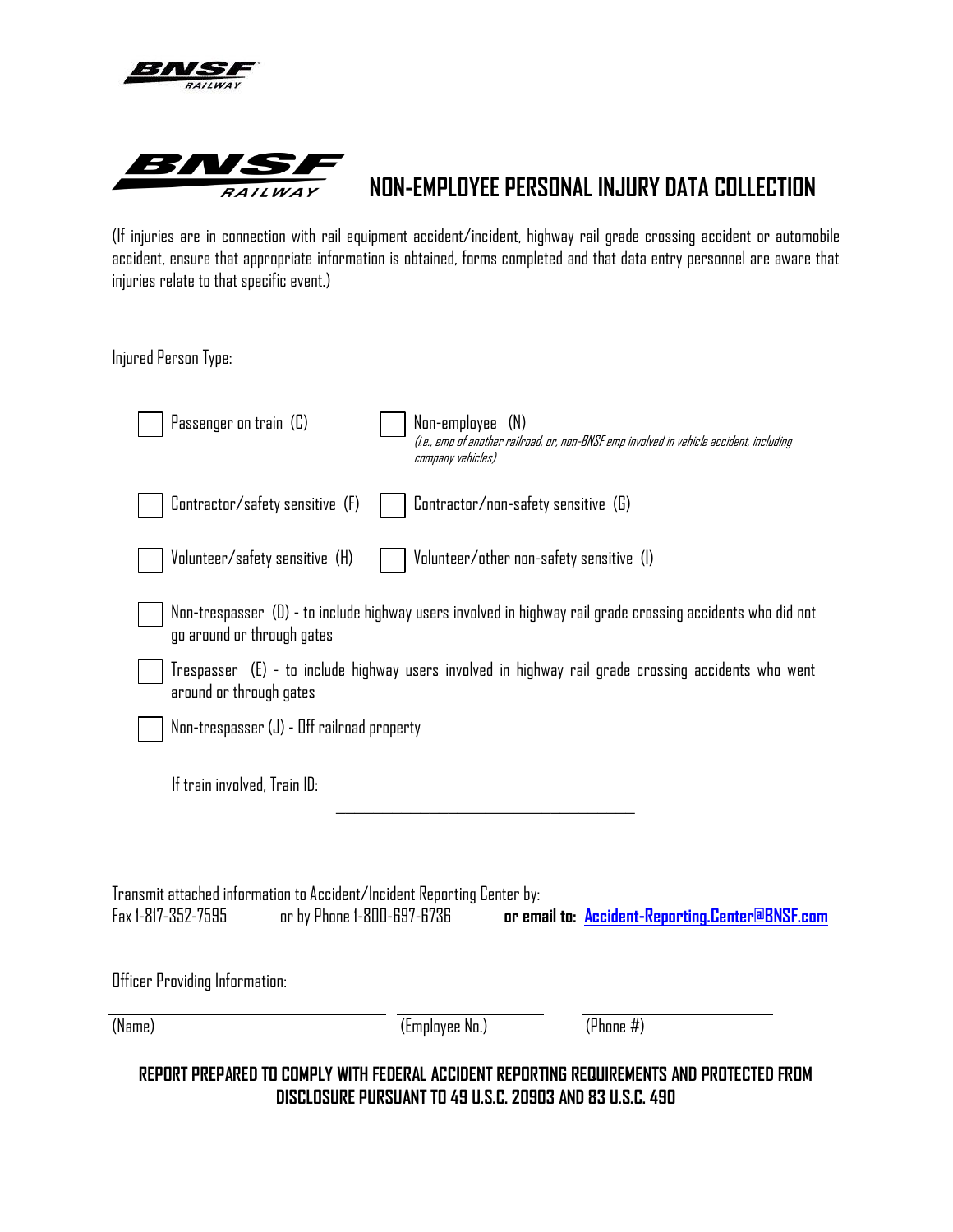

#### **NON-EMPLOYEE PERSONAL INJURY DATA COLLECTION**

INFORMATION REQUIRED TO BE COLLECTED PURSUANT TO FEDERAL REGULATION. IT SHOULD BE USED FOR COMPLIANCE WITH FEDERAL REGULATIONS ONLY AND IT IS NOT INTENDED TO PRESUME ACCEPTANCE OF RESPONSIBILITY OR LIABILITY.

| I. Accident City/St:                                                                                                                               |                | 2. Date:                      |                 | Time:              |                           |
|----------------------------------------------------------------------------------------------------------------------------------------------------|----------------|-------------------------------|-----------------|--------------------|---------------------------|
| County:                                                                                                                                            |                | 3. Temperature:               |                 | 4. Weather:        |                           |
| (if non BNSF location)                                                                                                                             |                |                               |                 |                    |                           |
| Mile Post / Line Segment:<br><u> 1989 - Johann Stein, mars an de Britannich (b. 1989)</u>                                                          |                |                               |                 |                    |                           |
| 5. Driver's License No (and state) or other ID:                                                                                                    |                |                               | SSN (required): |                    |                           |
| 6. Name (last, first, mi):<br><u> 1980 - Jan Samuel Barbara, martin din shekara 1980 - André Samuel Barbara, mashrida a shekara 1980 - André S</u> |                |                               |                 |                    |                           |
| 7. Address:                                                                                                                                        | City:          |                               | St:             | Zip:               | <u> a shekara ta 1999</u> |
| 8. Date of Birth:                                                                                                                                  |                | and/or Age:<br>(if available) | Gender:         |                    |                           |
| Phone Number:<br><u> 1980 - Johann Barbara, martxa alemaniar a</u>                                                                                 | Employer:      |                               |                 |                    |                           |
| 9. Injury:                                                                                                                                         | 10. Body Part: |                               |                 |                    |                           |
| (i.e., Laceration, etc.)                                                                                                                           |                |                               |                 | (i.e., Hand, etc.) |                           |
| II. Description of Accident (To include location, action, result, etc.):                                                                           |                |                               |                 |                    |                           |
|                                                                                                                                                    |                |                               |                 |                    |                           |
|                                                                                                                                                    |                |                               |                 |                    |                           |
| 12. Treatment:                                                                                                                                     |                |                               |                 |                    |                           |
| First Aid Only                                                                                                                                     |                |                               |                 |                    |                           |
| Required Medical Treatment                                                                                                                         |                |                               |                 |                    |                           |
| <b>Other Medical Treatment</b>                                                                                                                     |                |                               |                 |                    |                           |
| 13. Dr. Name:                                                                                                                                      |                |                               | Date:           |                    |                           |
| 14. Dr. Address:                                                                                                                                   |                |                               |                 |                    |                           |
| Street:                                                                                                                                            | City:          |                               | St:             | Zip:               |                           |
| 15. Hospital Name:                                                                                                                                 |                |                               |                 |                    |                           |
| IG. Hospital Address:                                                                                                                              |                |                               |                 |                    |                           |
| Street:                                                                                                                                            | City:          |                               | St:             | Zip:               |                           |
| 17. Diagnosis:                                                                                                                                     |                |                               |                 |                    |                           |

**REPORT PREPARED TO COMPLY WITH FEDERAL ACCIDENT REPORTING REQUIREMENTS AND PROTECTED FROM DISCLOSURE PURSUANT TO 49 U.S.C. 20903 AND 83 U.S.C. 490**